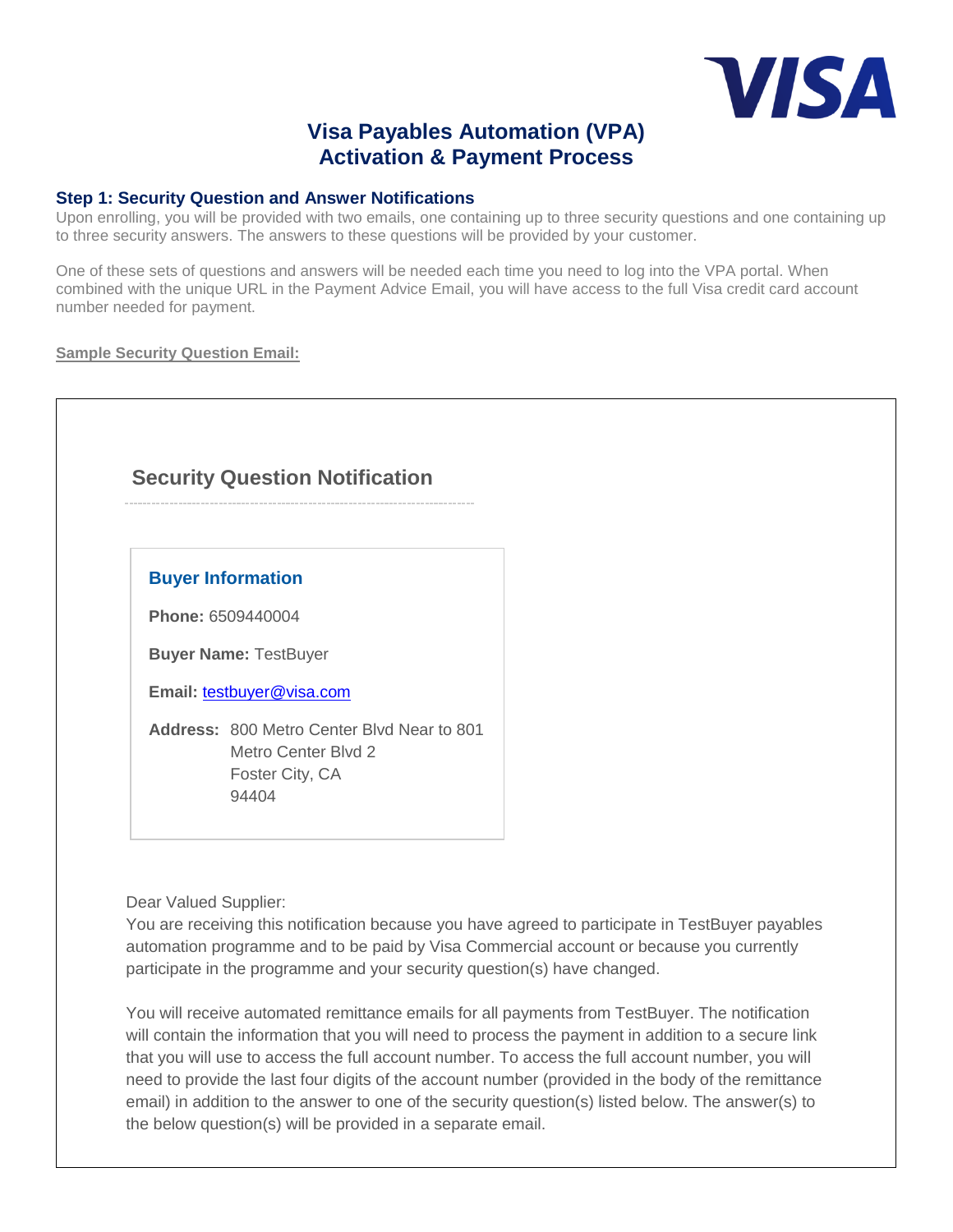| <b>Security Question Number</b> | <b>Security Question(s)</b> |
|---------------------------------|-----------------------------|
|                                 | What is your passcode?      |

If you have any questions, please email TestBuyer at **testbuyer@visa.com**. This is an automated email generated by Visa Inc. Please do not reply to this email.

REMINDER: Never provide your credit or cheque card number in an email. Neither Visa nor your card issuer will ever require you to send your personal information such as account numbers, passwords or PINs within an email message. If you receive suspicious emails claiming to be from Visa or your Visa card issuer, please forward to *phishing@visa.com.* 

DISCLAIMER: This email message and any attachment are intended only for the use of the addressees named above and may contain information that is confidential. If you are not an intended recipient, any display, distribution, copying or retention is strictly prohibited. If you have received the email in error, we are sorry for any inconvenience. Please email TestBuyer at [testbuyer@visa.com](mailto:testbuyer@visa.com) immediately.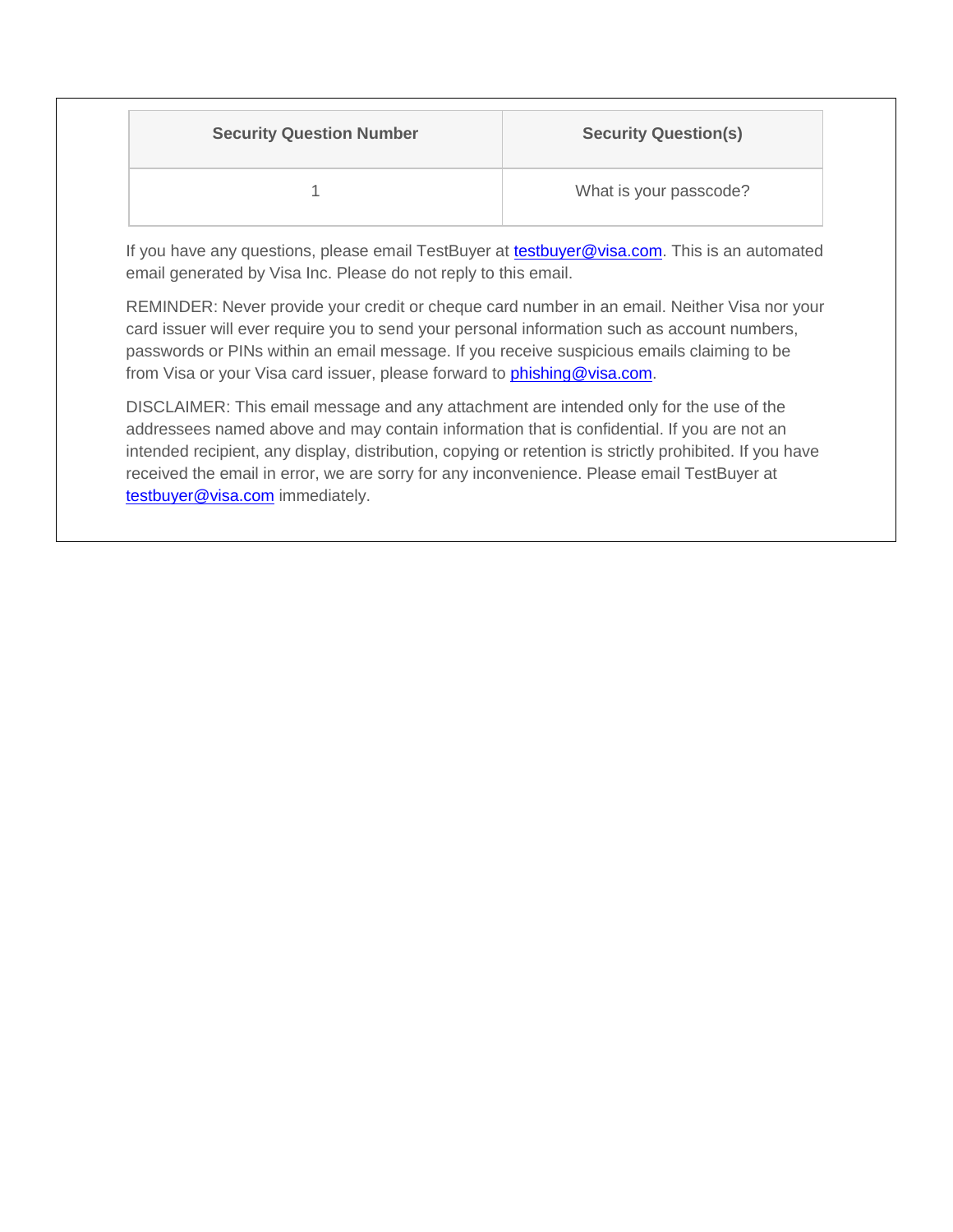# **Security Answer Notification**

## **Buyer Information**

**Phone:** 6509440004

**Buyer Name:** TestBuyer

Email: [testbuyer@visa.com](mailto:testbuyer@visa.com)

**Address:** 800 Metro Center Blvd Near to 801 Metro Center Blvd 2 Foster City, CA 94404

Dear Valued Supplier:

You are receiving this notification because you have agreed to participate in TestBuyer payables automation programme and to be paid by Visa Commercial account or because you currently participate in the programme and your security question(s) have changed.

You will receive automated remittance emails for all payments from TestBuyer. The notification will contain the information that you will need to process the payment in addition to a secure link that you will use to access the full account number. To access the full account number, you will need to provide the last four digits of the account number (provided in the body of the remittance email) in addition to the answer to a security question. The question(s) have been provided in a previous email and the answer(s) are noted below.

| <b>Security Answer Number</b> | <b>Security Answer(s)</b> |
|-------------------------------|---------------------------|
|                               | Test                      |

If you have any questions, please email TestBuyer at [testbuyer@visa.com.](mailto:testbuyer@visa.com) This is an automated email generated by Visa Inc. Please do not reply to this email.

REMINDER: Never provide your credit or cheque card number in an email. Neither Visa nor your card issuer will ever require you to send your personal information such as account numbers, passwords or PINs within an email message. If you receive suspicious emails claiming to be from Visa or your Visa card issuer, please forward to *phishing@visa.com.*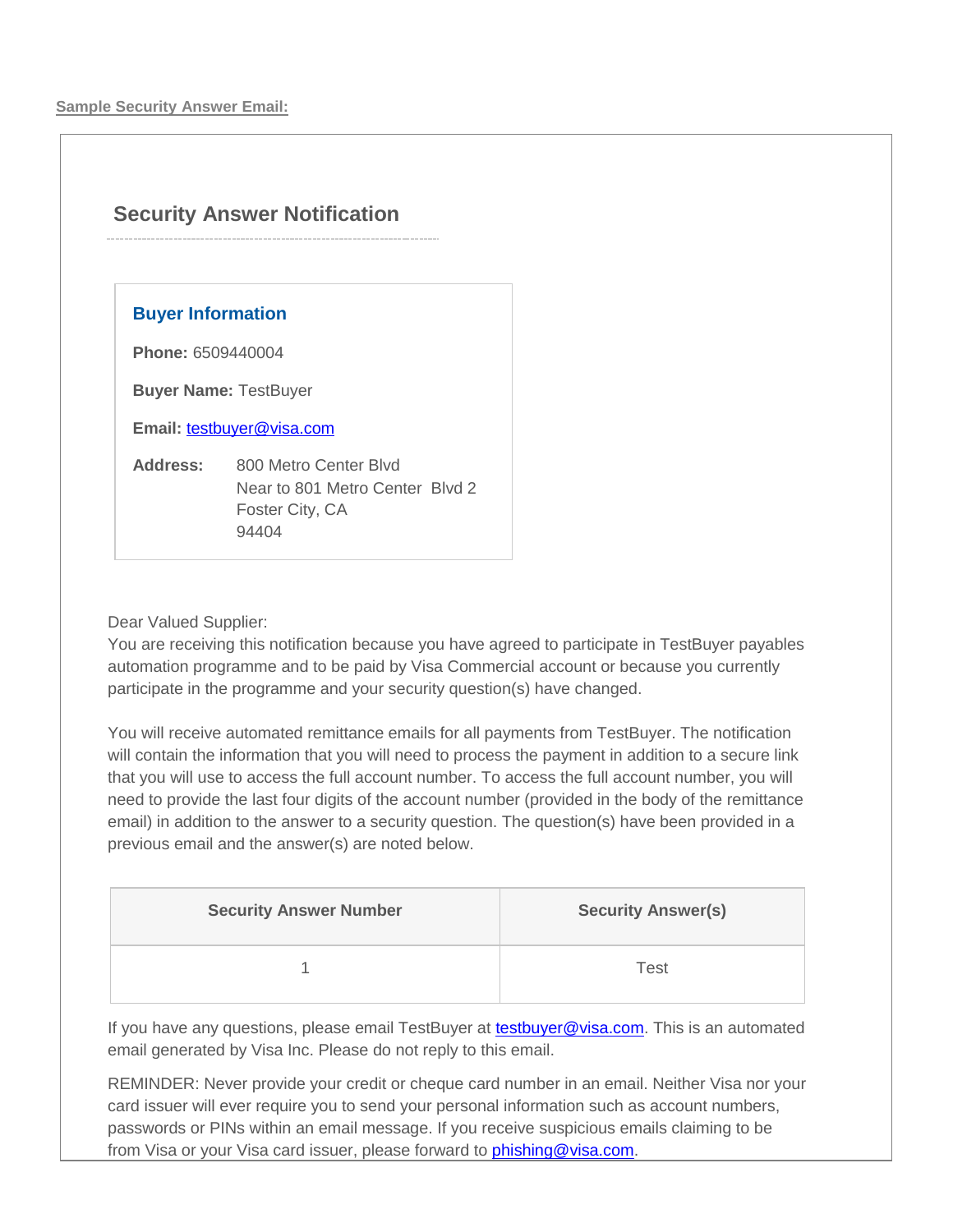DISCLAIMER: This email message and any attachment are intended only for the use of the addressees named above and may contain information that is confidential. If you are not an intended recipient, any display, distribution, copying or retention is strictly prohibited. If you have received the email in error, we are sorry for any inconvenience. Please email TestBuyer at [testbuyer@visa.com](mailto:testbuyer@visa.com) immediately.

## **Step 2: Receiving Payment Notification**

Your customer will initiate a payment for processing, which will generate a Payment Advice Email directly to you. The email will contain buyer contact information, the last four digits of the card account number, and the secure URL you will need to get the remaining card account information. The buyer can extend or shorten the payment expiration date while it is still active, but not after it has expired. If it has expired, the buyer will need to resubmit the payment.

**Sample Payment Advice Email:**



The following payment has been authorized by TestBuyer to be paid using the Visa credit card account established with your company.

The last four digits of the card account number are shown below. The remaining card account digits can be obtained by accessing the URL within 30 day(s), by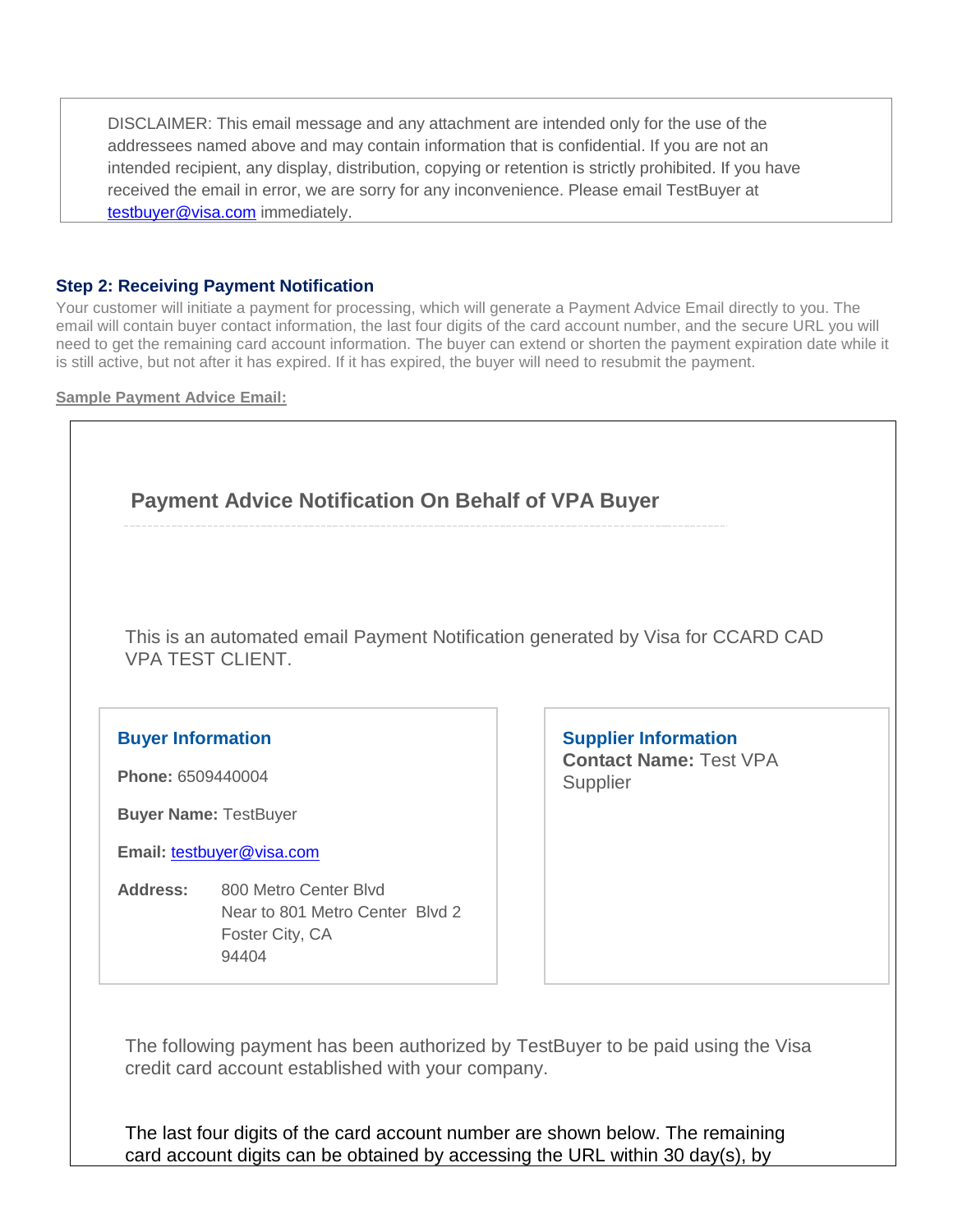entering the last four digits of the card account and providing the validation information requested at the Website. Once the information has been validated, the remaining card account digits will be provided.

**URL:** [https://vpa.commercialservices.visaonline.com/CommercialLogin/SupplierNotificationWeb/](https://vpa.commercialservices.visaonline.com/CommercialLogin/SupplierNotificationWeb/access?snvalue=c13050680ce8d36b78bae3dfd5bfa9525aafcd48587369b425455e24971f16913d3ba7b606d9cb48ff0d285b3dc9e818d95a98f5052afdd1) [access?snvalue=c13050680ce8d36b78bae3dfd5bfa9525aafcd48587369b425455e24971f16913](https://vpa.commercialservices.visaonline.com/CommercialLogin/SupplierNotificationWeb/access?snvalue=c13050680ce8d36b78bae3dfd5bfa9525aafcd48587369b425455e24971f16913d3ba7b606d9cb48ff0d285b3dc9e818d95a98f5052afdd1) [d3ba7b606d9cb48ff0d285b3dc9e818d95a98f5052afdd1](https://vpa.commercialservices.visaonline.com/CommercialLogin/SupplierNotificationWeb/access?snvalue=c13050680ce8d36b78bae3dfd5bfa9525aafcd48587369b425455e24971f16913d3ba7b606d9cb48ff0d285b3dc9e818d95a98f5052afdd1)

Note: If you have trouble using the link above, please copy the URL text and paste it into your browsers address field. Some browser security settings may prevent you from accessing the URL directly if you click on it.

**Card Account:** XXXX-XXXX-XXXX-1444 **Date of Expiration:** 08/30/2019 **Gross Amount:** 1.56 CAD **Number of Transactions:** 1

The authorization for this card account number is for the gross amount shown and will expire in 3 day(s).

PLEASE NOTE: Auth Controls are enabled for this card account and therefore only the exact Gross Amount can be charged. Any other amount will be declined.

## **PLEASE DO NOT PROCESS ANY CREDITS ON THIS CARD ACCOUNT NUMBER,**

| <b>Invoice No</b> | <b>Invoice Date</b> | <b>Amount</b> |
|-------------------|---------------------|---------------|
| INV <sub>1</sub>  | 08/01/2019          | 1.56          |

The attached CSV file includes the above invoice information to assist you with reconciling your payments.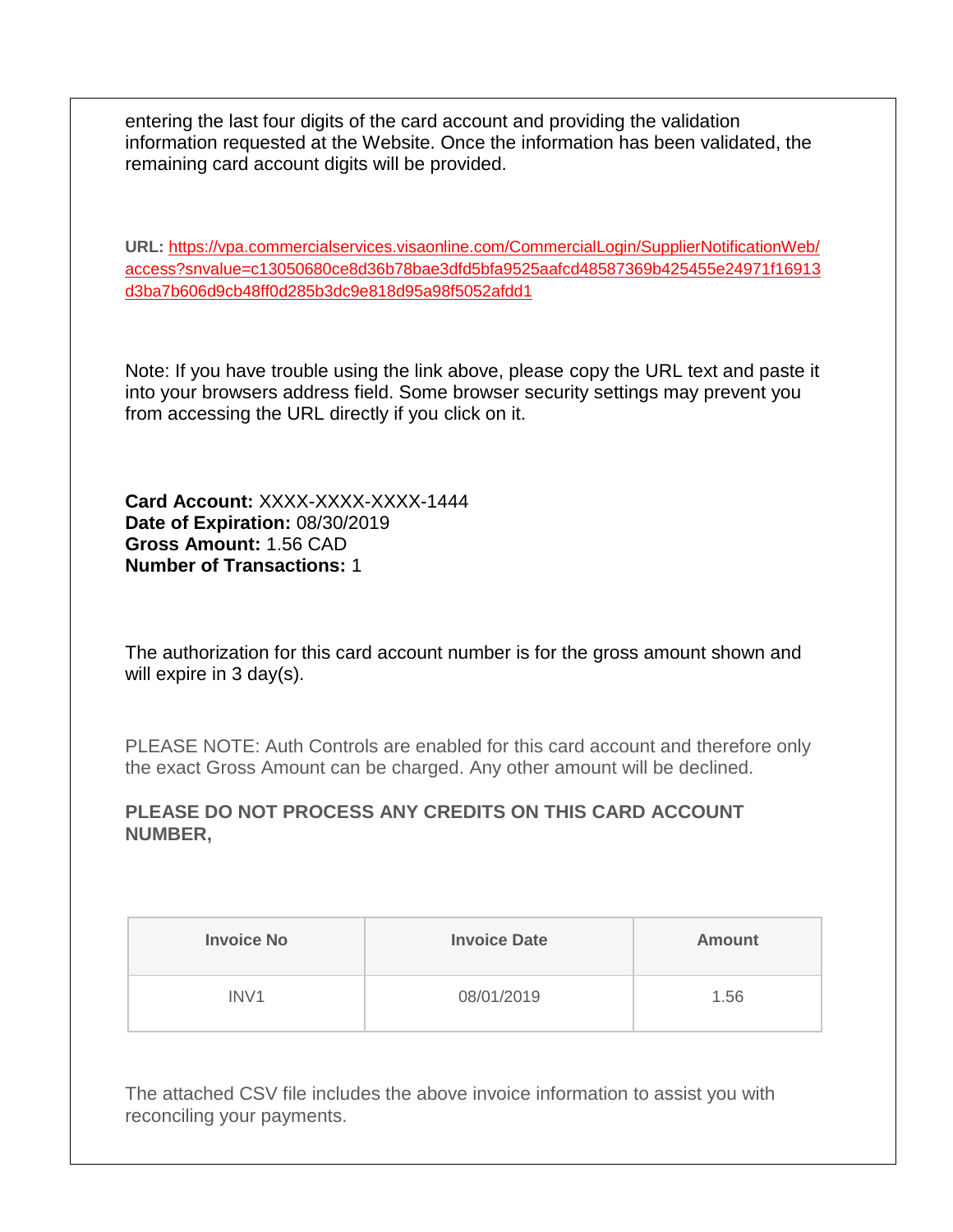Email Notes :

REMINDER:Never provide your credit or check card number in an email. Neither Visa nor your card issuer will ever require you to send your personal information such as account numbers, passwords or PINs within an email message. If you receive suspicious email claiming to be from Visa or your Visa card issuer, please forward to [phishing@visa.com.](mailto:phishing@visa.com)

DISCLAIMER:This email message and any attachment are intended only for the use of the addressees named above and may contain information that is confidential. If you are not an intended recipient, any display, distribution, copying or retention is strictly prohibited. If you have received the email in error, we are sorry for any inconvenience. Please email TestBuyer at [testbuyer@visa.com](mailto:testbuyer@visa.com) immediately.

Optional Items:

- An additional note may be passed on from the buyer in payment instruction file to the supplier. If the buyer selects to include a note, it will be included in the payment advice email.
- In addition to including the invoice information in the email, if configured by the Buyer, the invoice details can also be included as a CSV attachment.

### **Step 3: Accessing the Virtual Card Account Information**

When you copy and paste the URL from the Payment Advice Email above into your browser's address field, you will be directed to the below page and prompted to provide an answer to one of the security questions provided earlier.

#### **VISA** Payables Automation

#### **Payment Advice Notification**

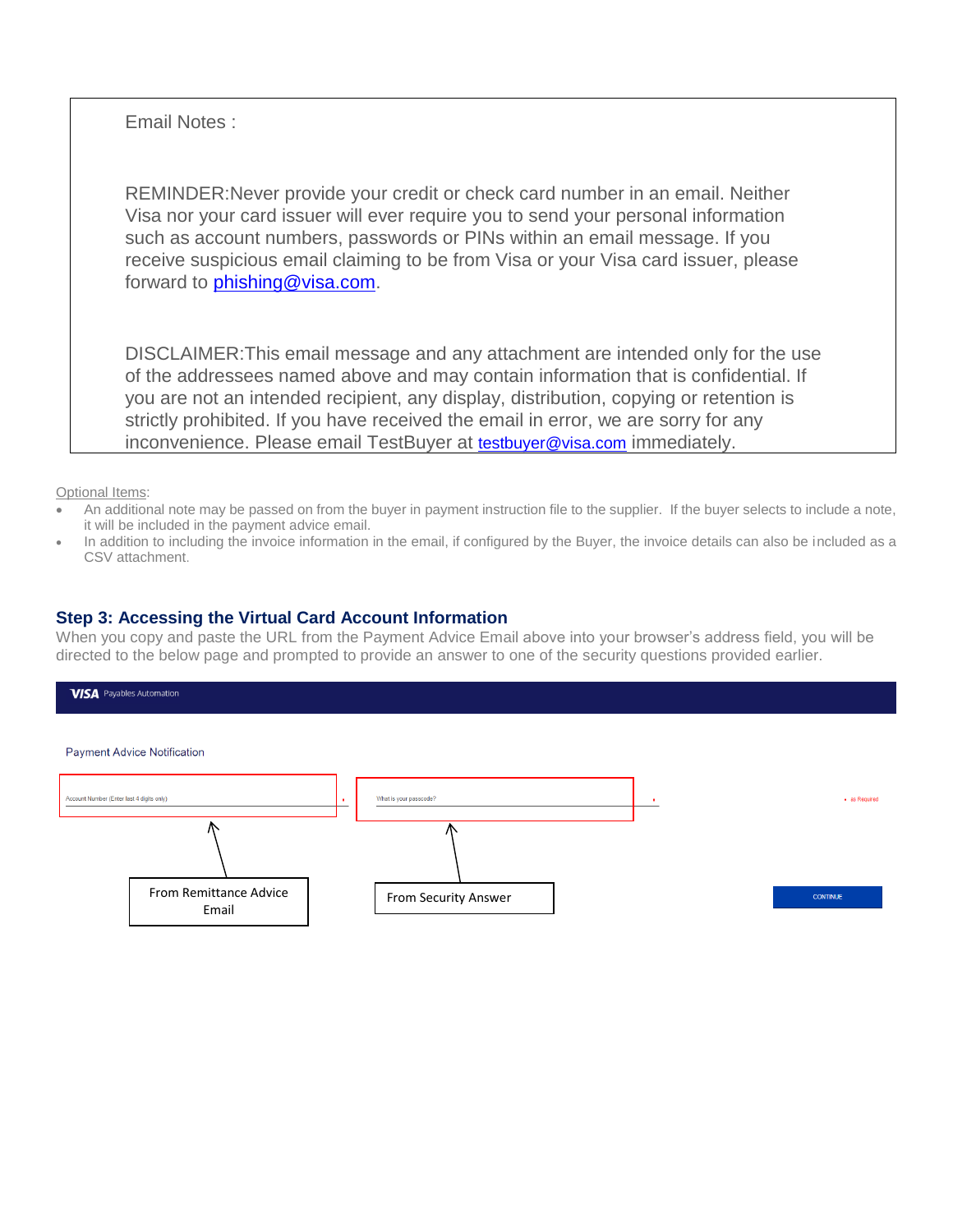## **Step 4: Retrieving Your Payment Details**

When you are ready to process your payment, use the virtual credit card account number and invoice information in the Payment Advice Email to charge the account. You may receive a Payment Reminder Notification if this payment isn't settled within the buyer-defined payment expiration period (if configured by the buyer).



## **PLEASE DO NOT PROCESS ANY CREDITS ON THIS CARD ACCOUNT NUMBER,**

| <b>Invoice No</b> | <b>Invoice Date</b> | Amount |
|-------------------|---------------------|--------|
| IN <sub>V</sub> 1 | 08/01/2019          | .56    |